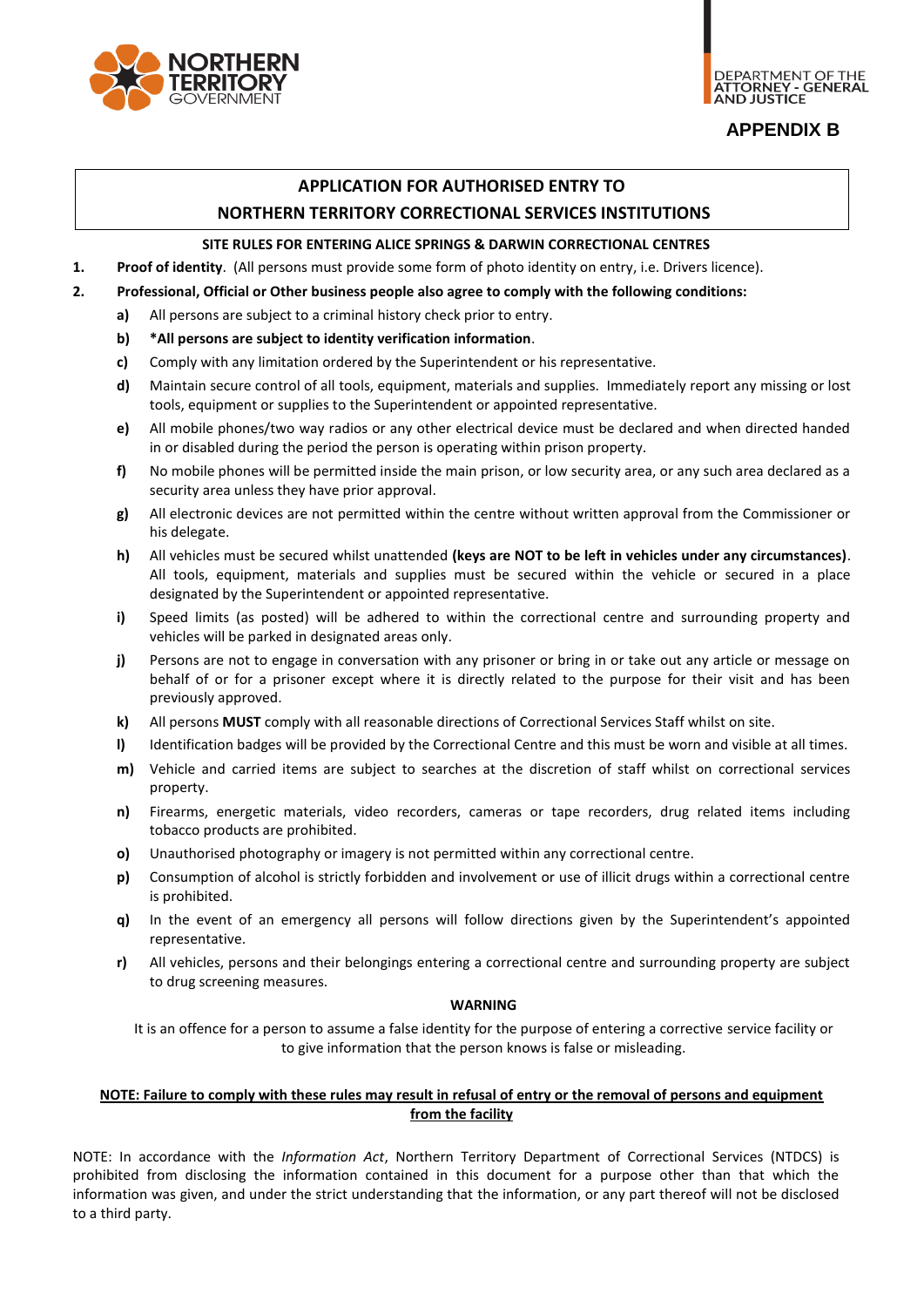# **1. DETAILS OF APPLICANT**

|                                                                                                                            | Date of Birth: ____/ ____/ _____ Drivers Licence No.: ___________________________ State or Territory: ___________                                                                                                             |  |  |  |
|----------------------------------------------------------------------------------------------------------------------------|-------------------------------------------------------------------------------------------------------------------------------------------------------------------------------------------------------------------------------|--|--|--|
|                                                                                                                            |                                                                                                                                                                                                                               |  |  |  |
|                                                                                                                            |                                                                                                                                                                                                                               |  |  |  |
| Interstate/International address:                                                                                          |                                                                                                                                                                                                                               |  |  |  |
|                                                                                                                            |                                                                                                                                                                                                                               |  |  |  |
|                                                                                                                            |                                                                                                                                                                                                                               |  |  |  |
|                                                                                                                            |                                                                                                                                                                                                                               |  |  |  |
|                                                                                                                            |                                                                                                                                                                                                                               |  |  |  |
|                                                                                                                            |                                                                                                                                                                                                                               |  |  |  |
|                                                                                                                            | Period of entry (circle one): Day only $\left  \frac{1}{2} \right $ Contract $\left  \frac{1}{2} \right  \left  \frac{1}{2} \right $ $\left  \frac{1}{2} \right  \left  \frac{1}{2} \right $ Regular delivery                 |  |  |  |
| Electronic Device Application Completed Yes / No                                                                           | Approved / Not Approved                                                                                                                                                                                                       |  |  |  |
|                                                                                                                            |                                                                                                                                                                                                                               |  |  |  |
| 2.                                                                                                                         | <b>ORGANISATION DETAILS (supervisor to complete)</b>                                                                                                                                                                          |  |  |  |
|                                                                                                                            |                                                                                                                                                                                                                               |  |  |  |
|                                                                                                                            |                                                                                                                                                                                                                               |  |  |  |
|                                                                                                                            |                                                                                                                                                                                                                               |  |  |  |
|                                                                                                                            |                                                                                                                                                                                                                               |  |  |  |
|                                                                                                                            | I declare that the above applicant is approved to deliver services on behalf of the above organisation.                                                                                                                       |  |  |  |
|                                                                                                                            |                                                                                                                                                                                                                               |  |  |  |
|                                                                                                                            |                                                                                                                                                                                                                               |  |  |  |
| 3.                                                                                                                         | <b>PROOF OF IDENTITY</b>                                                                                                                                                                                                      |  |  |  |
| 1. Please provide a <b>photocopy</b> of one of the following forms of identification and complete the relevant<br>details: |                                                                                                                                                                                                                               |  |  |  |
|                                                                                                                            | (Please ensure that the details of all photocopied documents are clearly visible and legible.)                                                                                                                                |  |  |  |
| <b>Current photo drivers Licence:</b>                                                                                      |                                                                                                                                                                                                                               |  |  |  |
|                                                                                                                            |                                                                                                                                                                                                                               |  |  |  |
| <u>OR</u>                                                                                                                  |                                                                                                                                                                                                                               |  |  |  |
| organisation                                                                                                               | Any current photo identification issued by a Government Department or Authority or employing                                                                                                                                  |  |  |  |
|                                                                                                                            | Type: Type: Type: Type: Type: Type: Type: Type: Type: Type: Type: Type: Type: Type: Type: Type: Type: Type: Type: Type: Type: Type: Type: Type: Type: Type: Type: Type: Type: Type: Type: Type: Type: Type: Type: Type: Type: |  |  |  |
|                                                                                                                            |                                                                                                                                                                                                                               |  |  |  |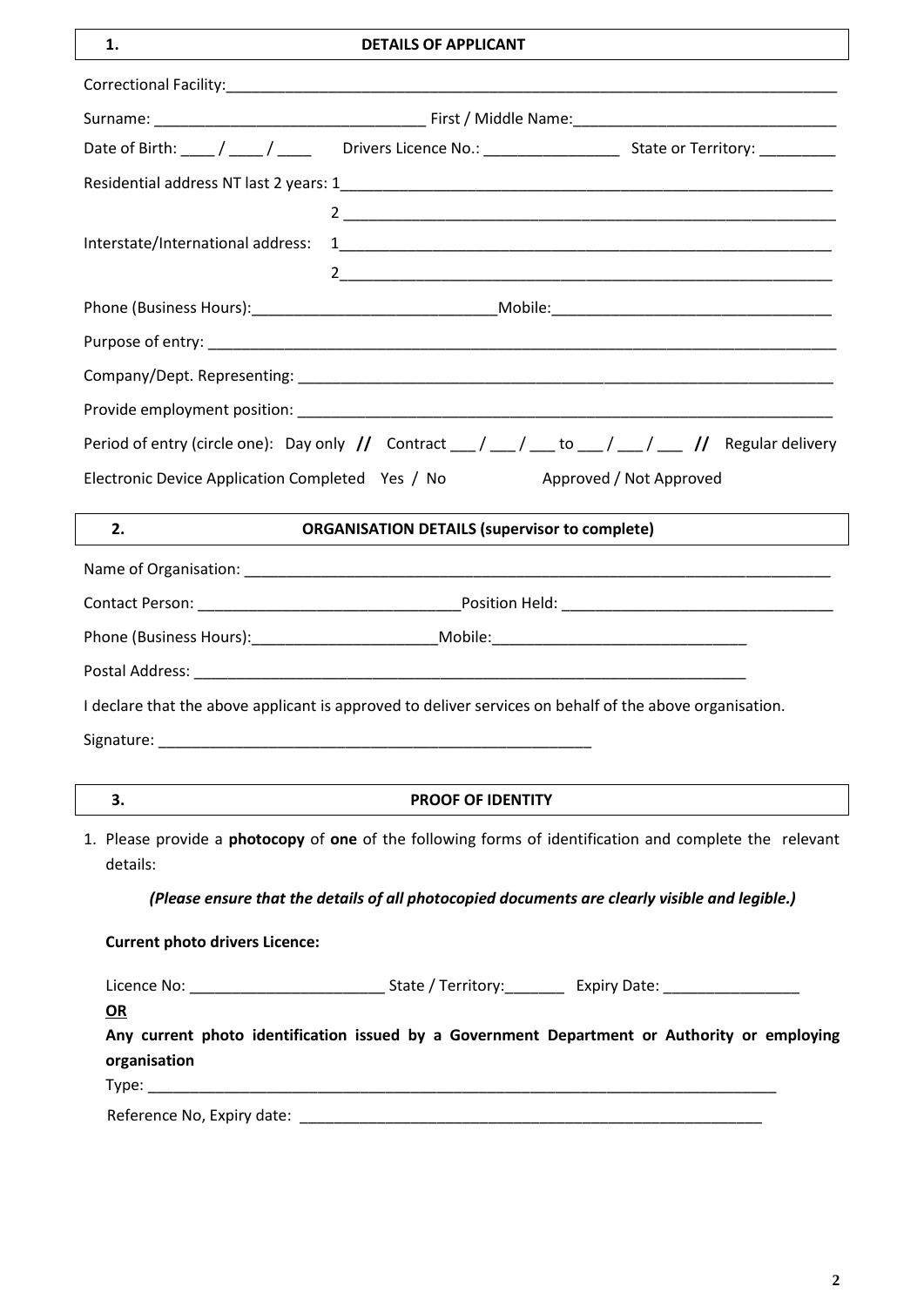#### **4. RELATIONSHIPS**

Do you currently have friends / relatives in custody in the NT? YES / NO (Please circle appropriate response) If **YES**, please provide their name, your relationship to them, and their location.

| Name | Relationship | <b>Correctional Centre</b> |
|------|--------------|----------------------------|
|      |              |                            |
|      |              |                            |
|      |              |                            |
|      |              |                            |

Have you ever visited a person in custody in the NT? YES / NO (Please circle appropriate response)

If **YES**, please provide their name, your relationship to them, their location and year.

| Name | Relationship | <b>Correctional Centre</b> | Year |
|------|--------------|----------------------------|------|
|      |              |                            |      |
|      |              |                            |      |
|      |              |                            |      |
|      |              |                            |      |
|      |              |                            |      |

**5. CRIMINAL HISTORY DECLARATION**

Have you been charged or convicted of any offence (other than a traffic offence) in the Northern Territory or elsewhere in the last ten (10) years? If yes, please provide details:

Have you been a witness to a major criminal court case in the past ten (10) years? If so, please provide details:

\_\_\_\_\_\_\_\_\_\_\_\_\_\_\_\_\_\_\_\_\_\_\_\_\_\_\_\_\_\_\_\_\_\_\_\_\_\_\_\_\_\_\_\_\_\_\_\_\_\_\_\_\_\_\_\_\_\_\_\_\_\_\_\_\_\_\_\_\_\_\_\_\_\_\_\_\_\_\_\_\_\_ \_\_\_\_\_\_\_\_\_\_\_\_\_\_\_\_\_\_\_\_\_\_\_\_\_\_\_\_\_\_\_\_\_\_\_\_\_\_\_\_\_\_\_\_\_\_\_\_\_\_\_\_\_\_\_\_\_\_\_\_\_\_\_\_\_\_\_\_\_\_\_\_\_\_\_\_\_\_\_\_\_\_\_

\_\_\_\_\_\_\_\_\_\_\_\_\_\_\_\_\_\_\_\_\_\_\_\_\_\_\_\_\_\_\_\_\_\_\_\_\_\_\_\_\_\_\_\_\_\_\_\_\_\_\_\_\_\_\_\_\_\_\_\_\_\_\_\_\_\_\_\_\_\_\_\_\_\_\_\_\_\_\_\_\_\_ \_\_\_\_\_\_\_\_\_\_\_\_\_\_\_\_\_\_\_\_\_\_\_\_\_\_\_\_\_\_\_\_\_\_\_\_\_\_\_\_\_\_\_\_\_\_\_\_\_\_\_\_\_\_\_\_\_\_\_\_\_\_\_\_\_\_\_\_\_\_\_\_\_\_\_\_\_\_\_\_\_\_

## **6. APPLICANT DECLARATION**

I declare that the information provided is true and correct.

I authorise the Northern Territory Department of Correctional Services to make any relevant enquiries into the information stated in this application.

I have read and understood and accept all of the above conditions prior to entry.

I have attached a photocopy of a required form of identification.

I understand that approval to enter a Correctional Centre is valid for 12 months only.

## **Applicant's Signature:**

Date:  $/$  /

**3**